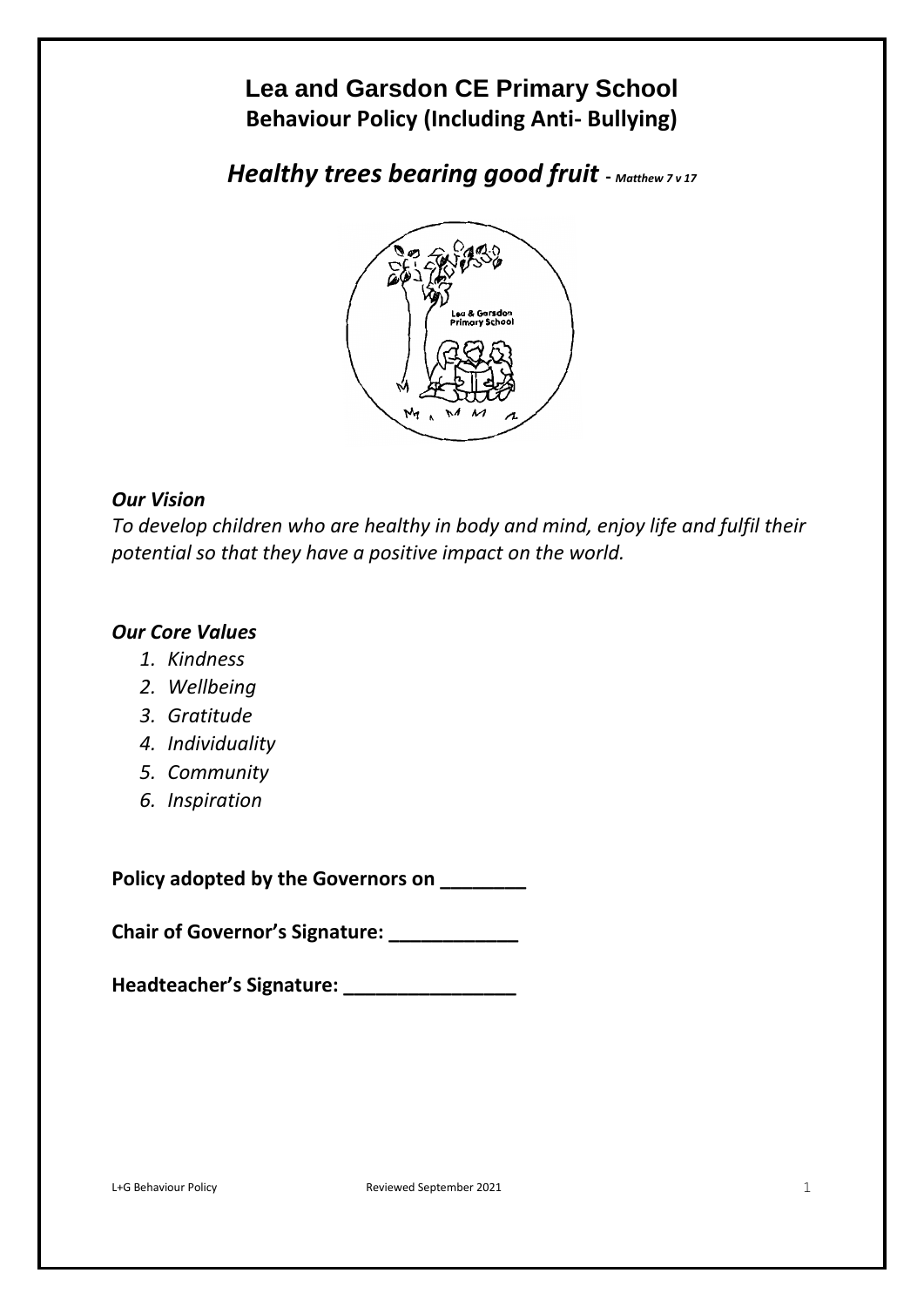# **LEA AND GARSDON CE PRIMARY SCHOOL Behaviour Policy**

At Lea and Garsdon CE School, we aim to promote behaviour that is conducive to learning and is based on Christian Values. We aim to assist children to grow up with a clear view of what is right and wrong and to help them to appreciate the needs of others and of the society they live in. We have a role in supporting good behaviour and challenging poor behaviour in school and also in some circumstances, outside of school.

# **Aims of this policy:**

- 1. To encourage children to take responsibility for their behaviour.
- 2. To encourage a whole school approach to supporting good learning behaviour.
- 3. To promote our school values and to encourage everyone to live by them.
- 4. For children to understand that anti-social behaviour is not acceptable, this is to include race, class and gender issues as well as ability.
- 5. To encourage children to make positive behaviour choices that supports good learning.
- 6. To enable all children, parents and staff to know what is expected of them.

The School recognises its legal duties under the Equality Act 2010, in respect of safeguarding and in respect of pupils with Special Education Needs.

Each year the Class Teacher in negotiation with the children, will use the values above to draw up a Class Charter using our Jigsaw PSHE scheme. For example Kindness may lead to 'Speak and act kindly to everyone.' These charters will be displayed clearly in the classroom and will be referred back to as necessary.

All children and adults must show respect for one another leading to a positive atmosphere for successful learning. This is shown through:

- Listening carefully to one another
- Speaking to each other in a polite voice
- Valuing the opinions of others, polite challenge at the appropriate time is accepted as good practice
- Caring for property that belongs to the school and others
- Moving around the school in a calm manner

#### **Rewards**

We will reward children's choice of good behaviour in the following ways:

- Verbal praise by adults and peers
- Good behaviour is recognised in the 'Praise Book' which is read out during an act of worship
- Visit to the Headteacher to celebrate good behaviour or learning
- Each class works towards a class reward, agreed with the class teacher once they have reached a certain number of points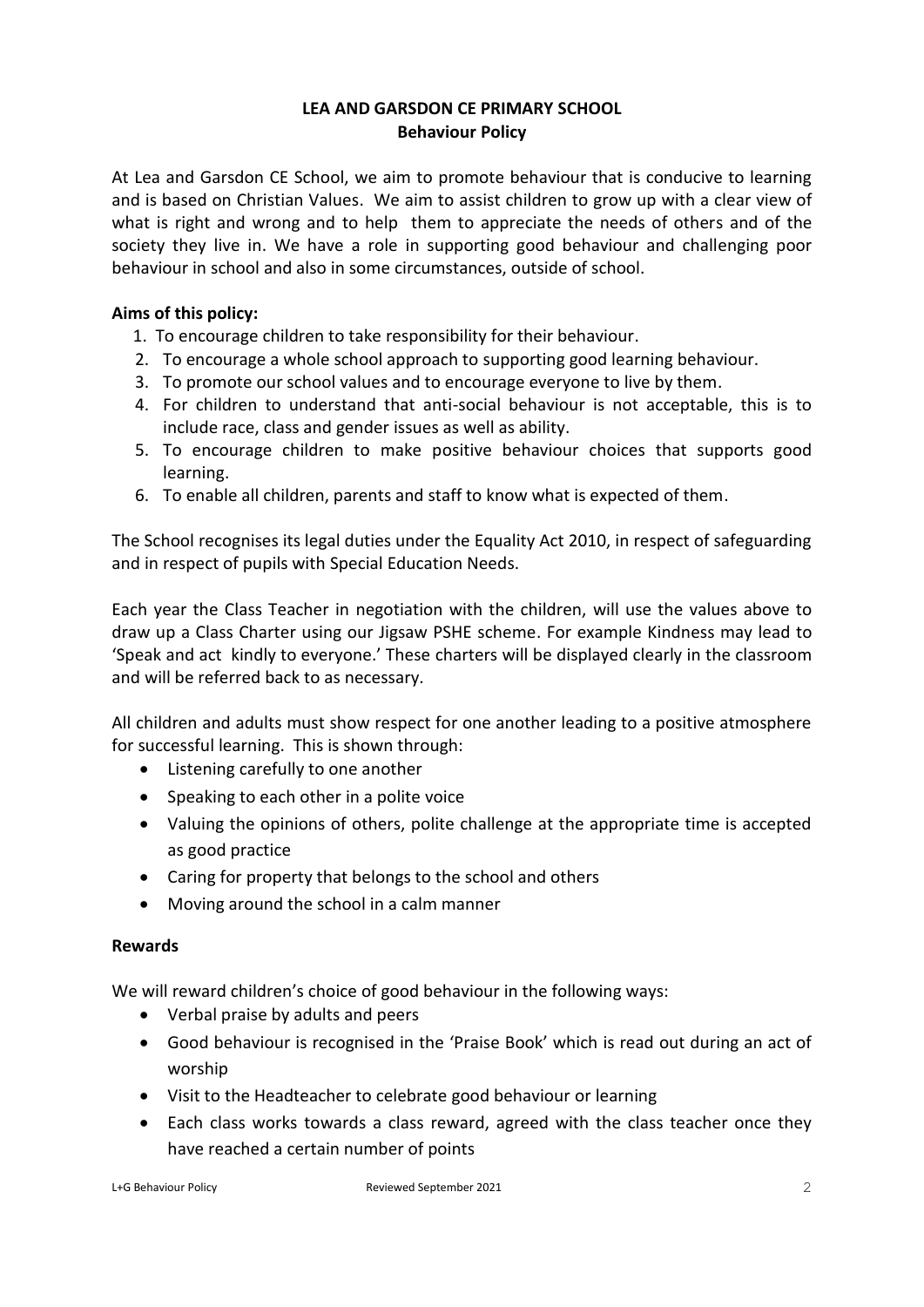• Individual classes may have their own reward systems in place which may change as the need arises

# **Consequences**

Children are taught to take responsibility for their behaviour. If a child makes a poor behaviour choice they are helped to think about their behaviour in a variety of ways:

- First a verbal warning will be given, providing the child with the opportunity to make a good choice
- If behaviour persists, the child will be asked to move within their classroom
- If the poor behaviour continues, the child will be sent to a different class for 5 minutes to consider the impact that the inappropriate behaviour has had on learning for the individual and their peers
- If, on returning to their class, poor behaviour continues, the child will be sent to the Headteacher or Assistant Head. A behaviour record form (Appendix A) should then be filled in by the adult sending the child. At this point, parents will be contacted via phone or email

#### **Incidents**

Some behaviours have a bigger impact on other children and staff (for example physical aggression) and may require:

- Loss of break times
- Loss of lunch time

In some instances, a behaviour may be such that it is escalated through the consequence steps above.

Other behaviours may be considered too extreme to follow this behaviour policy and the following actions may be taken with no previous consequences having taken place:

- Internal exclusion for a period of or part of a whole day
- School exclusion for 1 or more days, notifiable to the Local Authority

#### Parents will be informed if either of these take/are going to take place.

#### **Individual Behaviour Targets**

Some children who have recognised social, emotional or mental health needs will be given behaviour targets, which will be set out on a Support Plan. The rewards and consequences for these children may at times be different to the whole school in order to best support behaviour choices.

#### **Lunch Time**

At lunch time the MDSA's, as well as other staff, will use the same rewards set out above. They will also give out stickers and lunch time certificates for good behaviour and manners. Each week a group of children will be chosen to sit at the Top Table for one lunch time as a reward for particularly good manners and behaviour. They will be able to choose a friend to sit with them.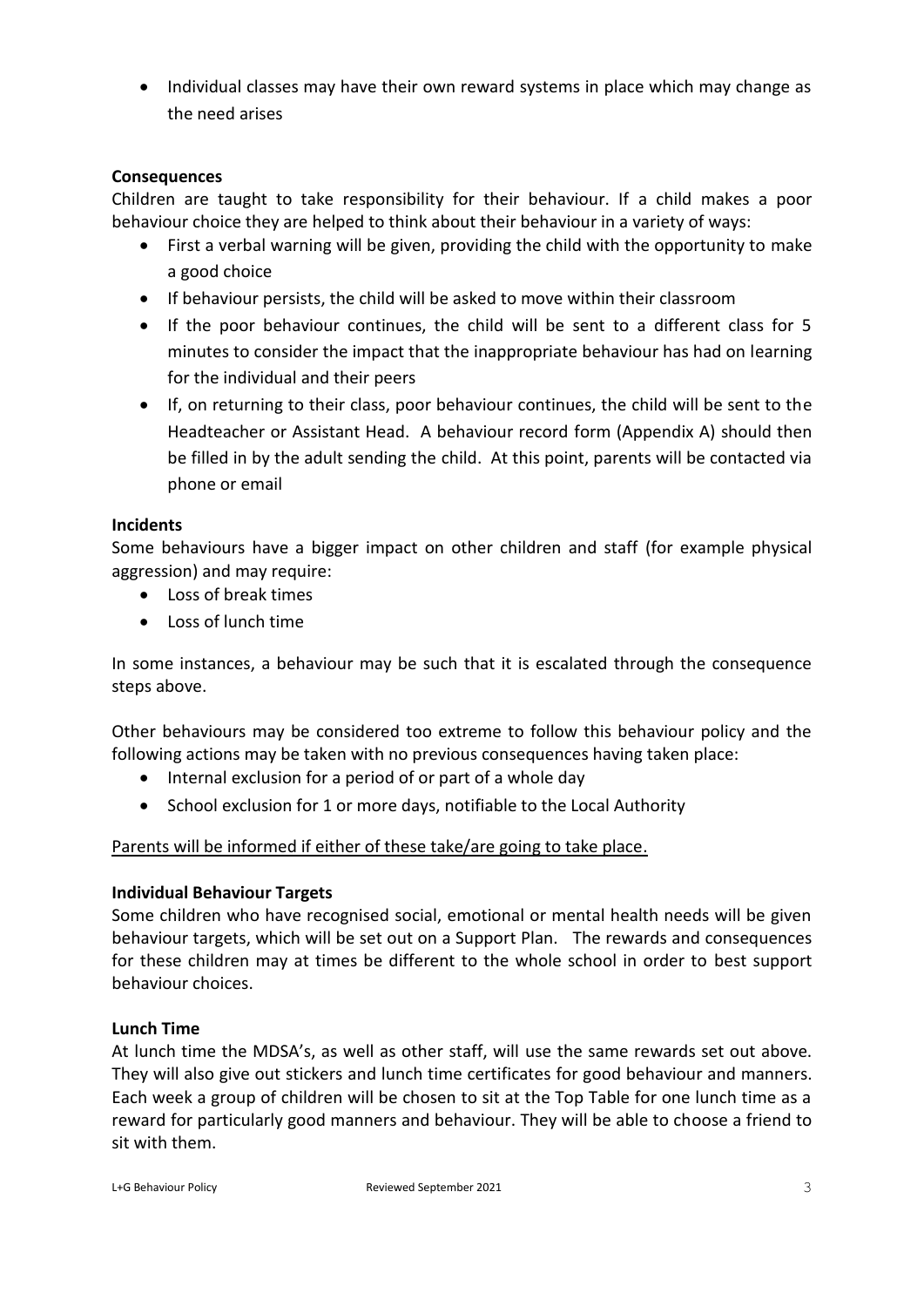#### Consequences

MDSAs will use the same consequences as set out above. If a child does not respond to a warning they should be sent to stand by a wall for 5 minutes to consider their behaviour.

# **Behaviour on the School Bus**

We expect children to behave in a sensible, kind, respectful and courteous way at all times, including when they are on their way to or from school. Where incidents of poor behaviour are reported these will be investigated and where necessary appropriate sanctions will be used. These may include contacting parents, missing play times or written warnings being given which could lead to the Transport Authority banning a child from this transport for a period of time. All children and their parents/carers using the bus are asked to sign a Transport Home School Agreement which sets out how we aim to work in partnership with children and parents to ensure that the behaviour on the bus is of the highest standard. **See Appendix B.**

# **Use of Reasonable Force (based on DFE advice July 2013)**

In exceptional circumstances Teachers and Teaching Assistants may need to use reasonable force to prevent pupils committing an offence, injuring themselves and others, or damaging property. Reasonable force should only be used when it is in the best interest of the child to do so, to de-escalate a situation and to prevent the child getting into further trouble. Reasonable adjustments will be made for children with SEND and expectations of each child will take into consideration their age, maturity and ability to understand the rules and instructions.

Schools can use reasonable force to:

- Remove disruptive children from the classroom where they have refused to follow an instruction to do so;
- Prevent a pupil behaving in a way that disrupts a school event or a school trip or visit;
- Prevent a pupil leaving the classroom where allowing the pupil to leave would risk their safety or lead to behaviour that disrupts the behaviour of others;
- Prevent a pupil from attacking a member of staff or another pupil, or to stop a fight in the playground; and
- Restrain a pupil at risk of harming themselves through physical outburst.

This school will follow the Team Teach method of behaviour intervention and will ensure that key members of staff are trained in these methods regularly. These methods will only be used as a last resort and for the minimum amount of time necessary; they will never be used as a punishment. If force is used it will be recorded in the bound and numbered red incident log within 24 hours of the incident. This log is kept in the Headteacher's office in a locked drawer. Parents will also be informed if 'reasonable force has had to be used on their child.

#### **Partnership with Parents:**

Parental co-operation is vital in fostering good behaviour and this school actively promotes all forms of home/school partnerships. Parents are given the opportunity to discuss concerns and to agree, if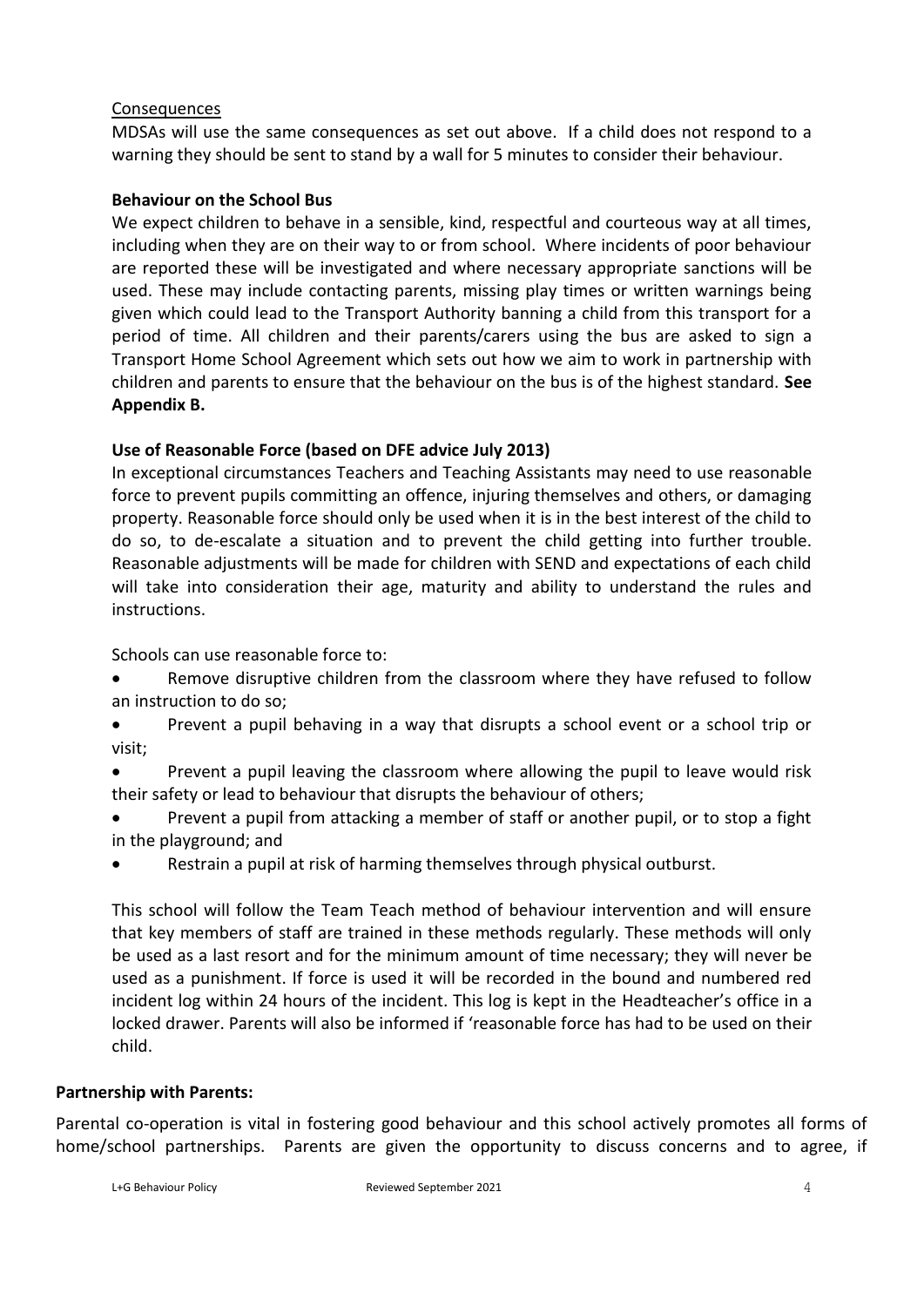necessary, a plan of action to reinforce acceptable behaviour. Any approaches, which include exclusions, follow Wiltshire guidance.

# **Lea and Garsdon CE Primary School Anti-Bullying Policy**

# **Introduction**

At Lea and Garsdon CE Primary school we believe that each child and adult has the right to work, play and learn in an environment where they feel safe and valued. Our school values make it clear that we celebrate differences and this anti-bullying policy has been written to support this aim.

We are aware that children with Special Educational Needs or a disability are more vulnerable to bullying behaviour and we will foster a school environment where differences are celebrated and victimisation is not tolerated.

#### **What is Bullying Behaviour?**

There is no legal definition of bullying however it is usually defined as behaviour that is:

- Repeated over time
- Intended to hurt someone either physically or emotionally
- Often aimed at certain groups, for example because of race, religion, gender or sexual orientation

#### **Types of Bullying**

Bullying can take many forms and can include:

- Emotional being unfriendly, excluding, tormenting (eg hiding belongings, threatening gestures)
- Verbal name calling, sarcasm, teasing, mimicking, teasing, spreading rumours
- Physical hitting, kicking, punching or any use of violence
- Racist racial taunts, graffiti, gestures
- Sexual unwanted physical contact or sexually abusive comments
- Homophobic because of or focussing on the issue of sexuality
- Trans-gender because of or focussing on the issue of trans-gender bullying
- Extortion (demanding things off people with threats)
- Cyber Bullying- via text messaging, social media or the internet, misuse of associated technology (eg camera and video facilities

Bullying is not:

- Teasing and banter between friends without intention to hurt
- Falling out after a quarrel
- Behaviour that all parties have consented to and enjoy

#### **Signs of Bullying**

Pupils who are being bullied may be frightened, sad or upset. They may not want to go to school. They may show changes in behaviour, such as becoming shy and nervous, feigning illness, being increasingly absent. There may be changes in work pattern including lacking concentration. Staff will be alert to the signs of bullying and will act promptly in accordance with this policy should they suspect bullying.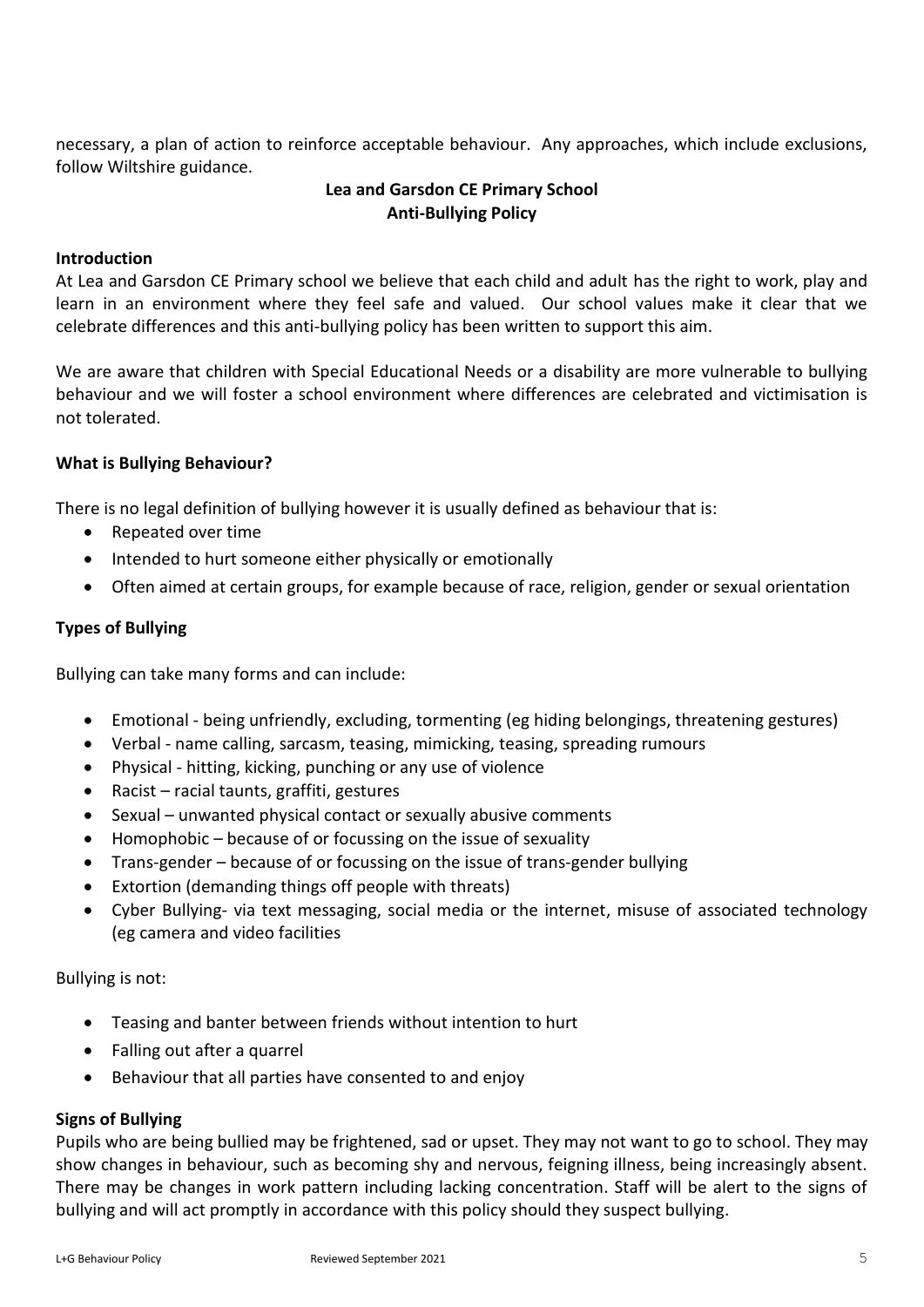# **What should you do if you or someone you know is being bullied?**

Tell a grown up that you trust (teacher, TA, mum, dad)

# **What will school do if they suspect someone is being bullied?**

- You will be taken seriously and the problem will be looked into.
- The class teacher or head teacher will speak to the person who is being bullied and the person accused of bullying, as well as any witnesses.
- A clear account will be recorded.
- The head teacher will speak to the parents of anyone involved those accused of bullying and those who feel they have been bullied where the evidence suggests bullying has taken place.
- Relevant consequences will be put in place, these may include:
	- o Warning
	- o Missing break time
	- o Exclusion from certain parts of the school or certain parts of the day
	- o A short term exclusion
	- o A longer term exclusion
	- o Permanent exclusion

# **How will the school support people at this time?**

Pupils who have been bullied will be supported by:

- Being listened to and taken seriously
- Being reassured that they are not at fault
- Being assured that the bully will not be allowed to continue to behave in this way
- Ensuring there is a network of support available to help the person who has been bullied this will include liaising with the child's parents or carers.

#### **Pupils who bully will be supported by:**

- Being given opportunities to talk about why they have bullied.
- Being encouraged to see that their behaviour has had a negative impact on someone else
- Being encouraged to see that there are consequences for their actions.
- Their parents being informed so that they can support them at home
- Introduce other agencies if necessary

#### **Recording Bullying Incidents**

- All incidents of bullying will be recorded in the Behaviour Folder and the number of incidents will be reported to the Governing Body.
- Following an incident the child who has been bullied will be spoken to no later than 6 weeks following the initial discussion to ensure that the bullying has stopped and has not started up again. Records of this follow up will be kept.

The school will raise the awareness of the nature of bullying through all aspects of the curriculum and particularly through RE, Collective Worship, PSHE+C and Computing.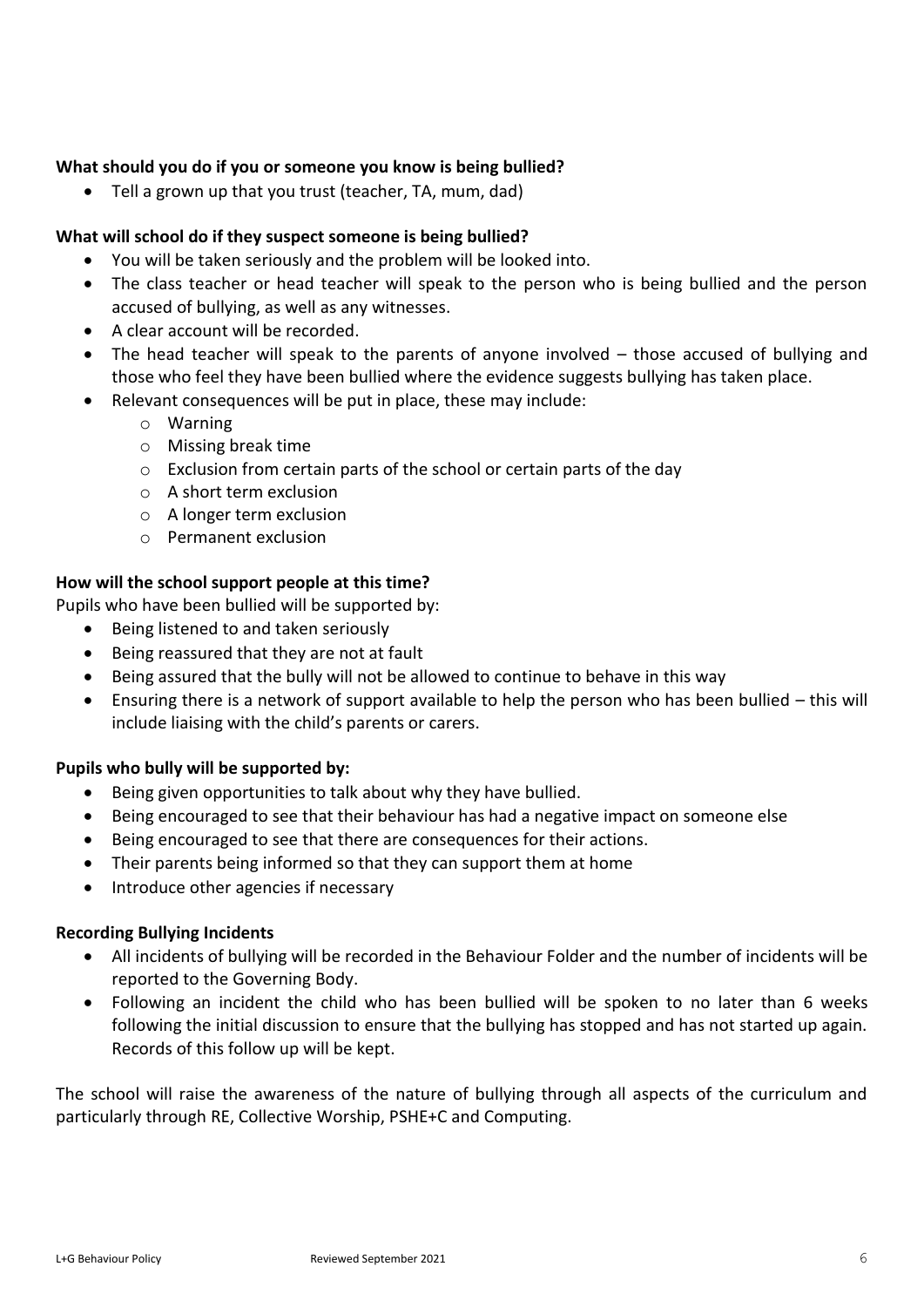# **Appendix A Lea and Garsdon CE Primary School Behaviour Incident Reporting Form**

This form should be used to report significant behaviour incidents that need to be dealt with beyond the class behaviour systems in place, including violence, swearing, bullying, racism or for repeated or ongoing low level incidents that need to be brought to the attention of the headteacher.

Child's Name: \_\_\_\_\_\_\_\_\_\_\_\_\_\_\_\_\_\_\_\_\_\_\_\_\_\_\_\_\_\_\_\_\_\_\_\_Year Group \_\_\_\_\_\_\_\_

| Date of Incident                                                                             | Staff Completing this form: |
|----------------------------------------------------------------------------------------------|-----------------------------|
|                                                                                              |                             |
| Time of Incident                                                                             | <b>Staff Involved</b>       |
| Antecedent (What happened before the behaviour? This could be at home or school, immediately |                             |
| before the behaviour or some time before)                                                    |                             |
|                                                                                              |                             |
|                                                                                              |                             |
|                                                                                              |                             |
| Behaviour (describe the behaviour and the incident)                                          |                             |
|                                                                                              |                             |
|                                                                                              |                             |
|                                                                                              |                             |
|                                                                                              |                             |
|                                                                                              |                             |
|                                                                                              |                             |
|                                                                                              |                             |
|                                                                                              |                             |
|                                                                                              |                             |
|                                                                                              |                             |
|                                                                                              |                             |
|                                                                                              |                             |
|                                                                                              |                             |
|                                                                                              |                             |
|                                                                                              |                             |
|                                                                                              |                             |
|                                                                                              |                             |
| Consequences (for the child- eg response by adult to the situation)                          |                             |
|                                                                                              |                             |
|                                                                                              |                             |
|                                                                                              |                             |
|                                                                                              |                             |
|                                                                                              |                             |
| Communication- What could the child be trying to communicate?                                |                             |
|                                                                                              |                             |
|                                                                                              |                             |
|                                                                                              |                             |
|                                                                                              |                             |
| Once completed please pass to the head teacher                                               |                             |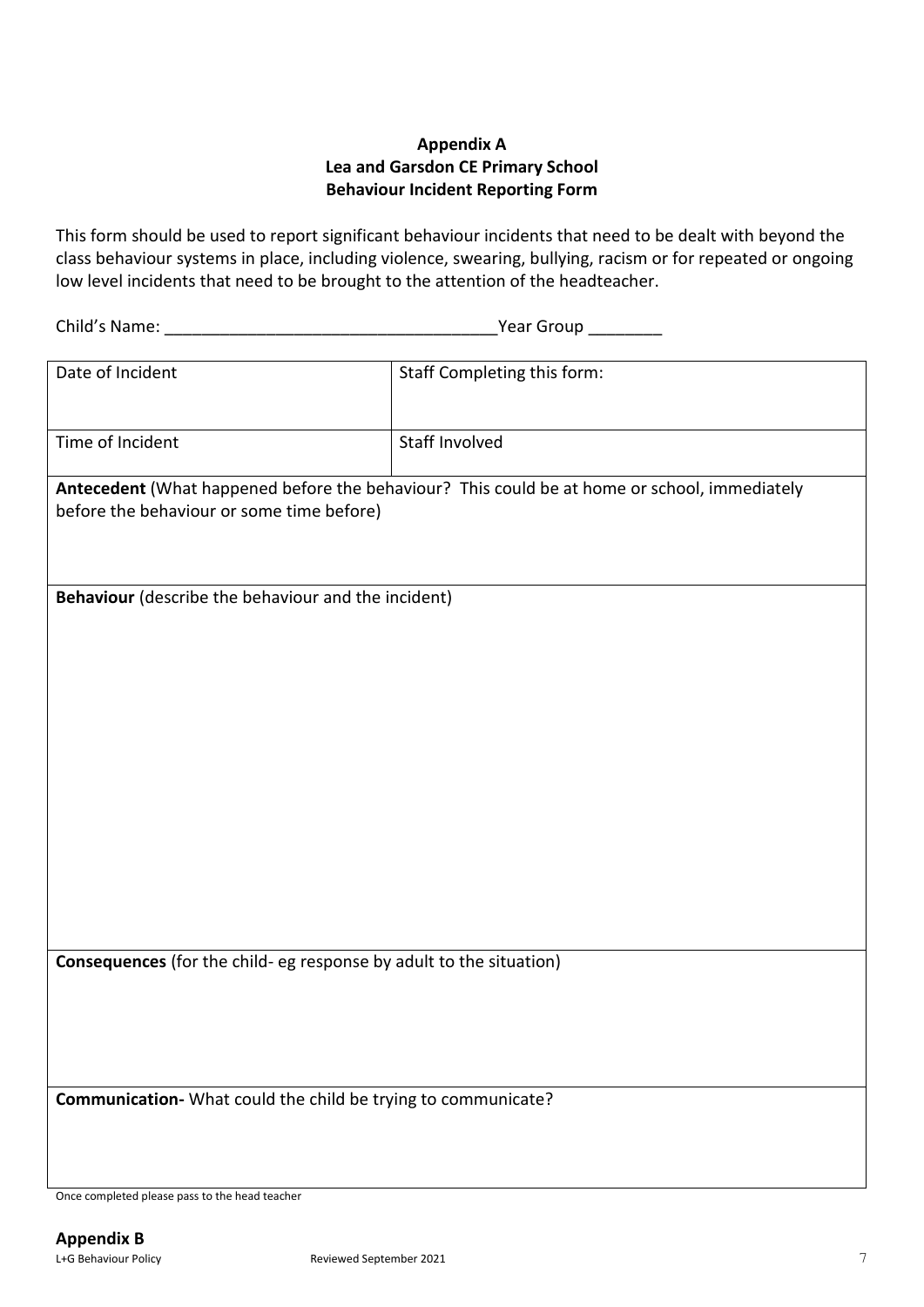# **Lea and Garsdon CE Primary School Transport Home/School Agreement**

# *Our Vision*

*Is of a school community made up of happy, confident, competent learners who play a valuable role in improving the world. The Christian ethos of the school is central to all that we do in developing a nurturing, friendly, safe and stimulating environment, where everyone strives for their best, has tolerance and empathy for others and aspires to excellence.*

*We aim to live according to the following values to enable us to meet our vision:*

- *1. Friendship*
- *2. Respect*
- *3. Honesty*
- *4. Inclusion*
- *5. Excellence*

# **The Aim of this Transport Home School Agreement**

The aim of our Transport Home School Agreement is to set out the roles and responsibilities of the school, parents/carers and children to help us to reach our vision for the school; to ensure that the children are kept safe and free from harm during the journey to and from school and that they arrive ready to learn.

# **Behaviour on the School Bus (extract from Behaviour Policy)**

We expect children to behave in a sensible, respectful and courteous way at all times; including when they are on their way to or from school. Where incidents of poor behaviour are reported these will be investigated and where necessary appropriate sanctions will be used. These may include contacting parents to agree sanctions at home, missing play times within school or written warnings being given which could lead to the Local Authority Transport Department banning a child from this transport for a period of time. We work closely with the Local Authority Transport Department to ensure the good behaviour and safety of students on the bus and they have confirmed that they are prepared to write to families warning to, and where necessary, actually banning children from using the bus for a period of time. This would in no way take away from parent's their responsibility to ensure that their child attend school.

All children and their parents/carers using the bus are asked to sign this Transport Home/School Agreement which sets out how we aim to work in partnership with children and parents to ensure that the behaviour on the bus is of the highest standard.

#### **Bus Rules**

- 1. Be polite at all times.
- 2. Speak quietly (No singing or calling across the bus).
- 3. Be kind to others at all times.
- 4. Thank the bus driver when you get off.
- 5. Keep your seat belt on until the bus has stopped at your destination.
- 6. Stay sitting down until the bus has stopped at your destination.
- 7. Keep your feet on the floor (not on the seats or seat backs).
- 8. Eating and drinking are not allowed on the bus.
- 9. Do not ring the bell unless the bus has passed your stop.

#### **The School Will:**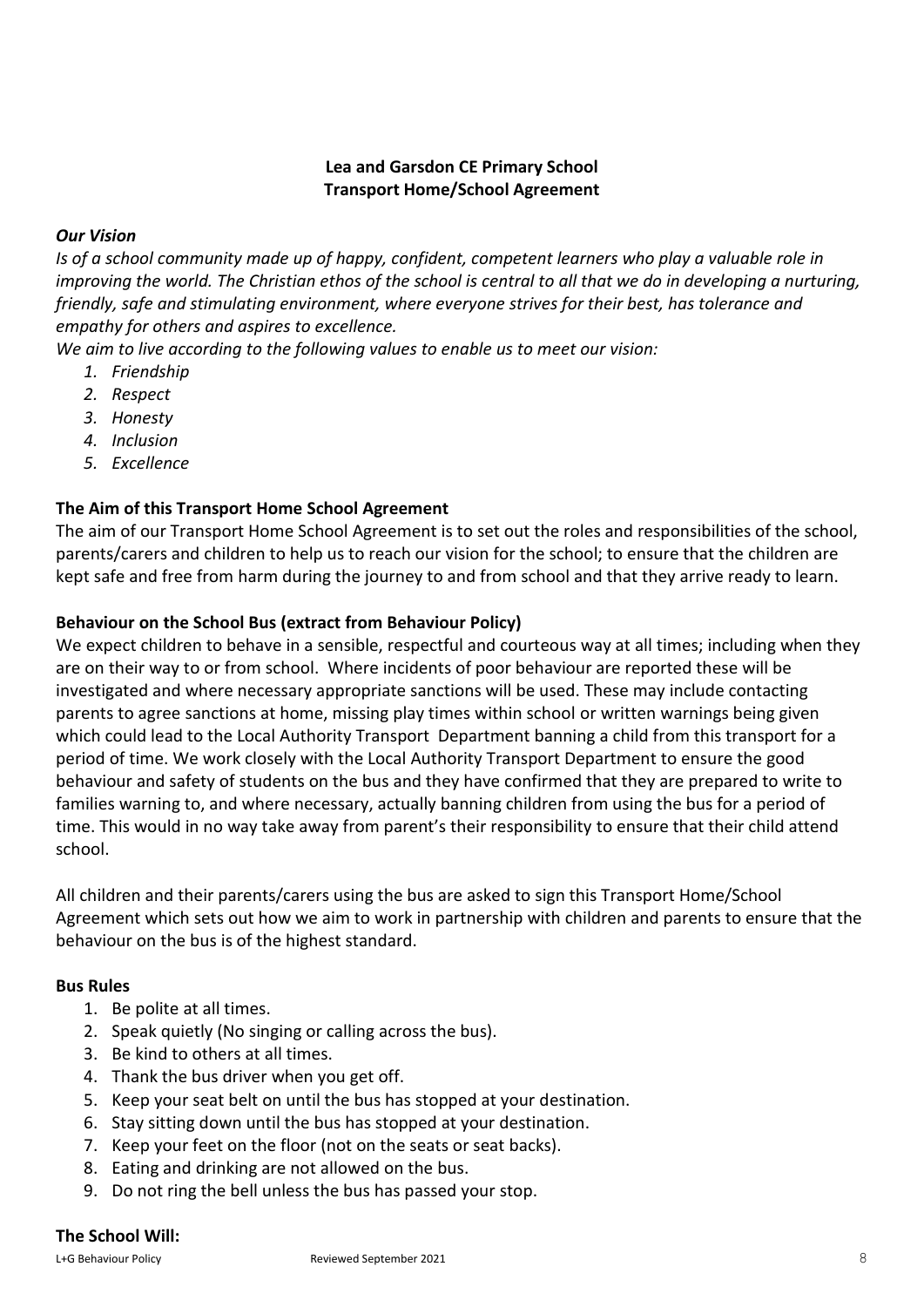- 1. Check that the correct children are on the bus each evening using the most up to date information from the parents.
- 2. Meet the children off the bus and escort them onto the school grounds in the morning.
- 3. Check that all children are wearing their seat belts before the bus leaves school.
- 4. Investigate any reported incidents of poor behaviour on the bus and apply appropriate sanctions as necessary.
- 5. Inform parents if their child has been involved in any poor behaviour on the bus. Serious or repeated incidents will lead to a written warning being issued from school.
- 6. Inform The Local Authority of any written warnings given to children about their behaviour.
- 7. Inform the Local Authority of any serious incidents that occur on the bus.

#### **The Family Will:**

- 1. Inform school of the usual home time arrangements for my child including which days they will be using the school bus.
- 2. Contact school to let them know if these usual arrangements are to be changed.
- 3. Ensure that my child/ren reach the bus stop at the specified time.
- 4. Be at the bus stop to meet my child/ren or let the school know that my child has permission to walk home alone from the bus stop.
- 5. Encourage my child/ren to follow the Bus Rules as set out above.
- 6. Support the school in its efforts to ensure good behaviour from its pupils at all times.

# **The Child will:**

- 1. Follow the rules as set out above.
- 2. Make sure that my actions do not in any way distract the driver.
- 3. Behave in a safe way at all times.
- 4. Act as a good role model for those around me.
- 5. Look after younger children on the bus.

For families who do not return a signed copy of this Home School Agreement; any incidents of poor behaviour relating to their child will be passed immediately to the Local Authority Transport Department.

Headteacher's Signature: **Example 2018** 

Child's Signature: **Example 2018** 

Parent's Signature: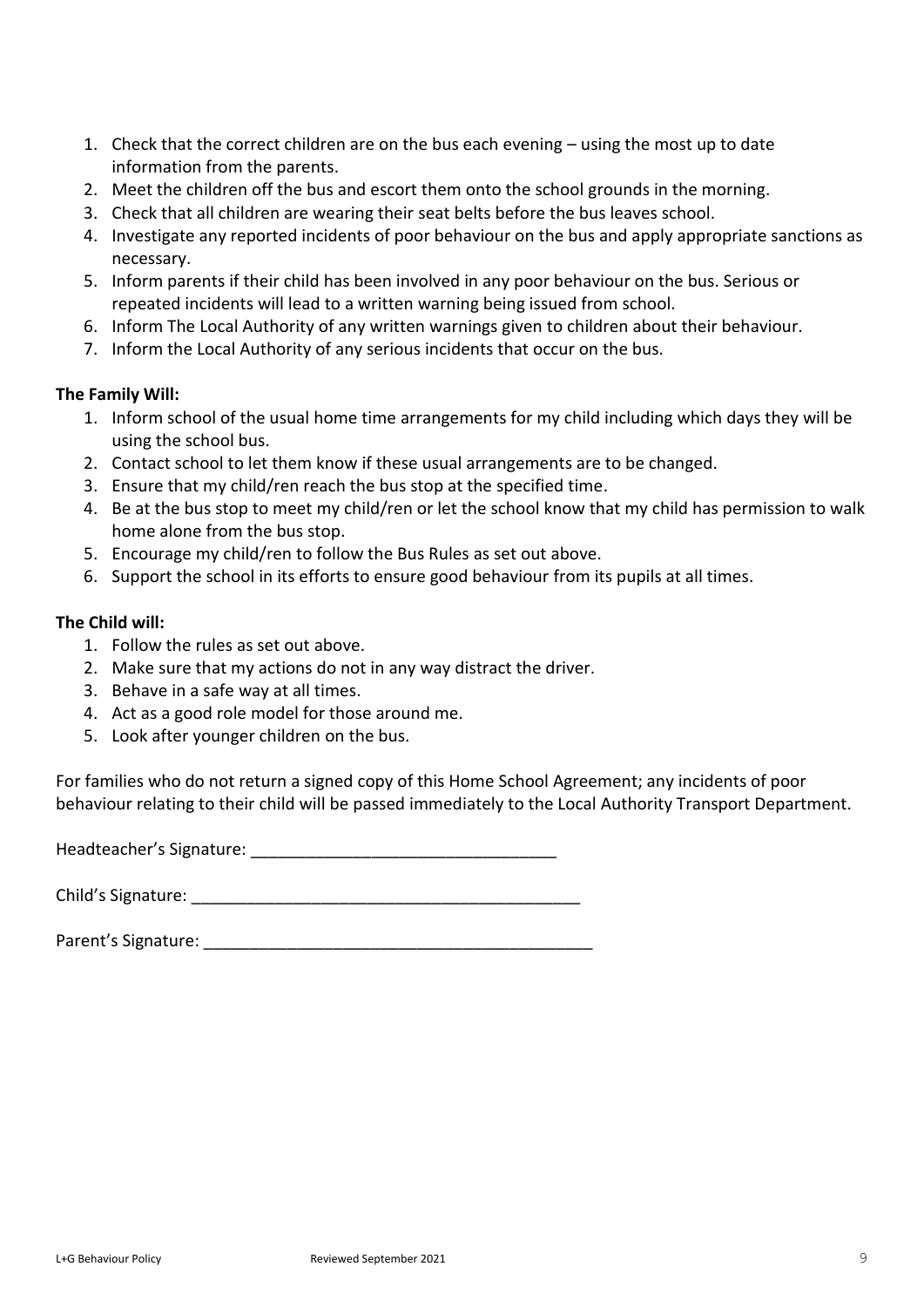# **Appendix C Lea and Garsdon CE Primary School HOME SCHOOL AGREEMENT**

# *Our Vision*

*Is of a school community made up of happy, confident, learners.* 

*The Christian ethos of the school is central to all that we do in developing a stimulating learning environment, where everyone works hard, shows consideration and empathy for others and aspires to excellence.*

# *We aim to live according to the following values to enable us to meet our vision:*

- *1. Friendship*
- *2. Respect*
- *3. Honesty*
- *4. Inclusion*
- *5. Excellence*

# *Learning - Excelling – Achieving*

The aim of our Home School Agreement is to set out the roles and responsibilities of the school, parents and children to help us to reach our vision for the school.

#### 1. The School will:

- $\bullet$  Put the interests of the child at the forefront of all that we do.
- Work closely with parents/carers and the child to ensure that each child makes the best possible progress in all areas of school life.
- Contact parents if there is a problem with punctuality or attendance.
- ♦ Keep parents informed of how their child is getting on through Parent Teacher meetings, the Annual Report and other forms of communication as necessary.
- Provide regular opportunities for homework in line with our Homework Policy.
- $\triangle$  Keep parents up to date on what is happening at school through our regular newsletter
- Ensure that school is an inclusive place where any acts of bullying are dealt with quickly and effectively and tolerance is promoted in all that we do. Parents will be contacted if we have concerns about their child's behaviour, or if we feel they have been 'bullied' while at school.
- 2. The Family I/We will:
	- Work closely with the school to ensure that my child makes the best possible progress in all areas of school life.
	- Notify the school by 9am if my child is unable to attend and ensure our child(ren) go to school regularly and are ready to start promptly at 8.50am.
	- Let the school know about any concerns or problems that might affect my child(ren)'s work or behaviour.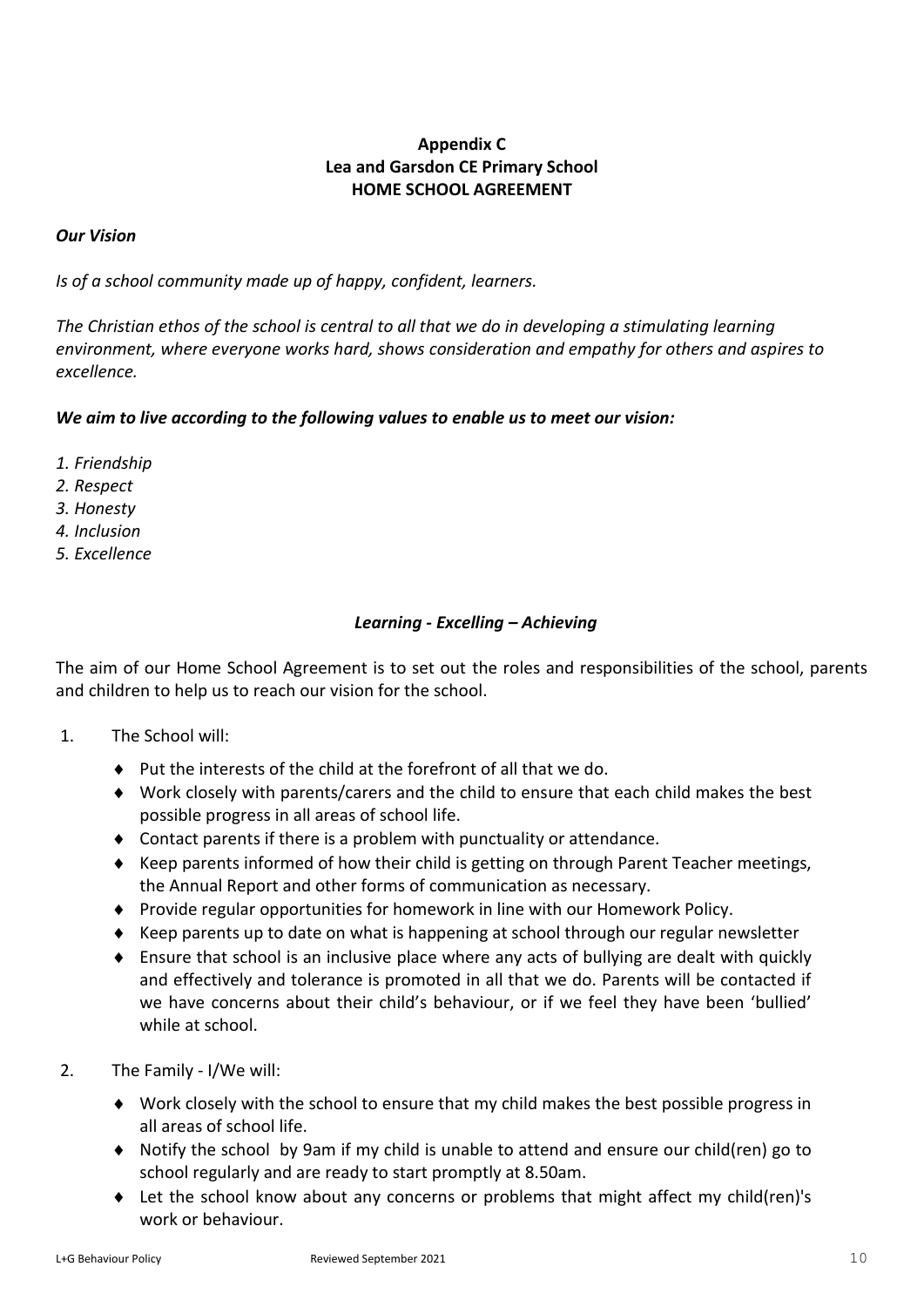- Support the school's guidelines in all areas, including behaviour and discipline.
- Support my child in homework, particularly reading, and other opportunities for home learning.
- Attend Parent Teacher meetings and discussions about my child(ren)'s progress.
- Support the school's Vision and policy of promoting Equality and Inclusion.

#### 3. For each child:

- ◆ I will make sure I get to school on time and am ready to learn.
- ◆ Bring everything I need, ie., P.E. Kit, Homework/Book Bag etc.
- ◆ Do all of my work at school and at home as best as I can.
- Follow the school's behaviour policy and remember to use good manners at all times.
- Look after my school and playground and all the school equipment.
- Try to live by the school's values.
- Try to be kind, considerate, be tolerant of people's differences and to include people when ever possible in all that we do.

Child's Signature: **Example 2018** 

Parent's Signed: <u>and</u>

Headteacher's Signed: \_\_\_\_\_\_\_\_\_\_\_\_\_\_\_\_\_\_\_\_\_\_\_\_\_\_\_\_\_\_\_\_\_\_\_\_\_